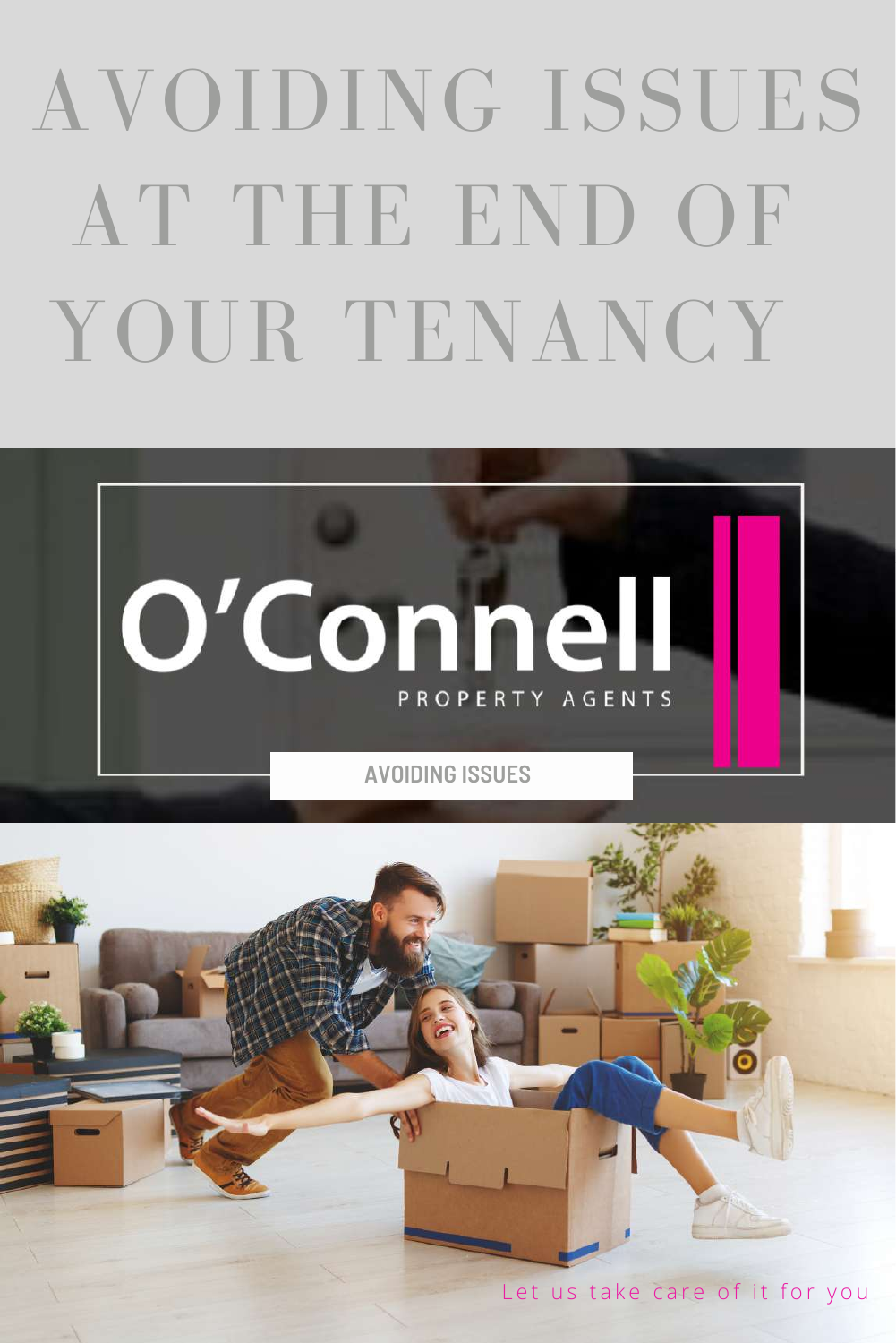

#### Avoiding issues FIRST STEP CHECK INVENTORY THEN:

The main issues that arise at the end of a tenancy are where tenants have forgotten, or been unable to, clean adequately. Items that are often missed and come up as needing to be addressed after a tenant has left are:

Ovens

- Extractor hoods
- Around baths and/or showers (black mildew)
- Carpets (if vacuuming has not brought the carpet back to an acceptable condition)

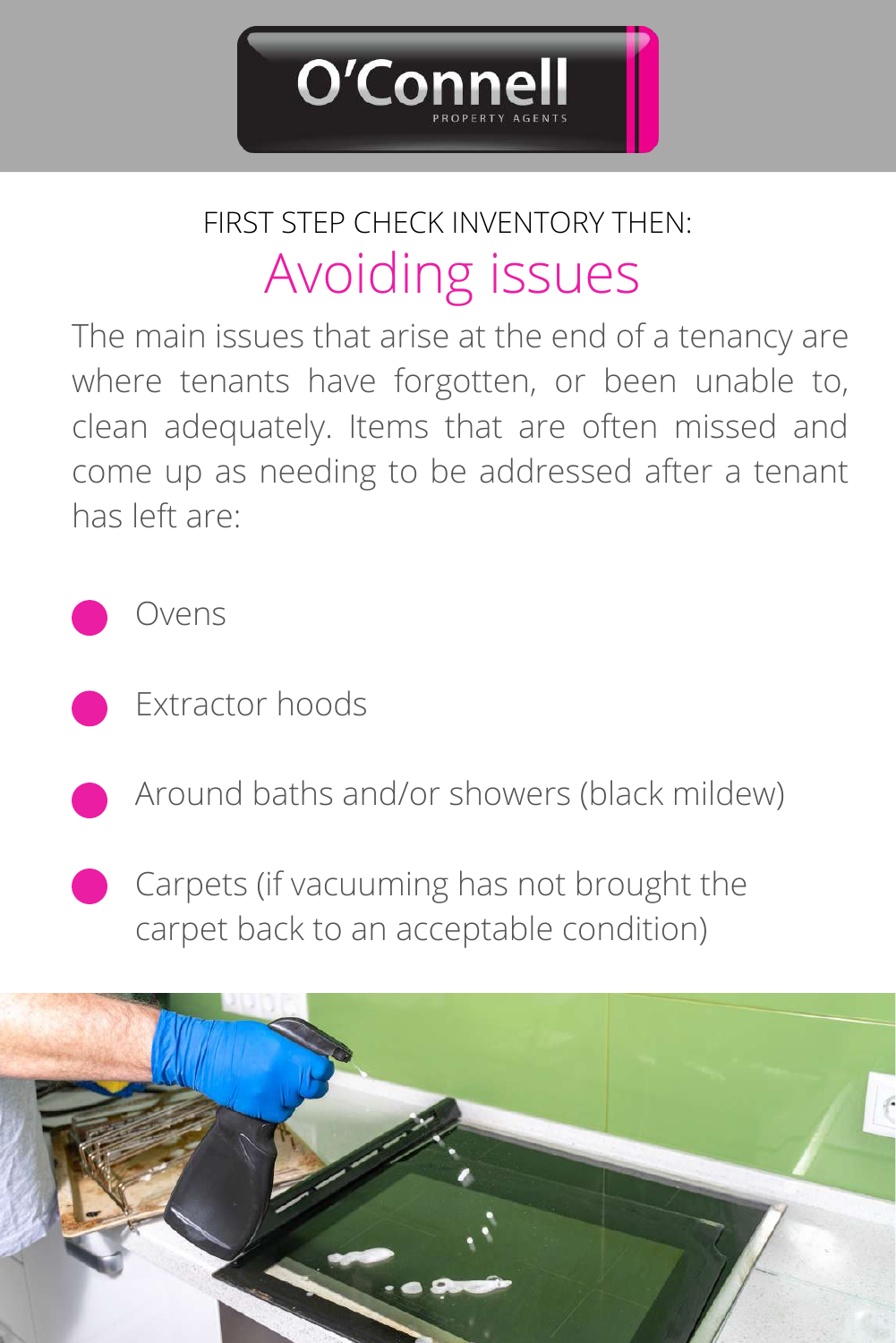#### Look at Paintwork

Is there any damage or marks?

If marks are over and above acceptable wear and tear it is worth looking at touching these areas up to avoid a Landlord's requesting a deduction to rectify the affected areas.

If you do not know the colour etc that is need, please do ask.

If there is damage, take some pictures and ask us BEFORE the check out inspection.

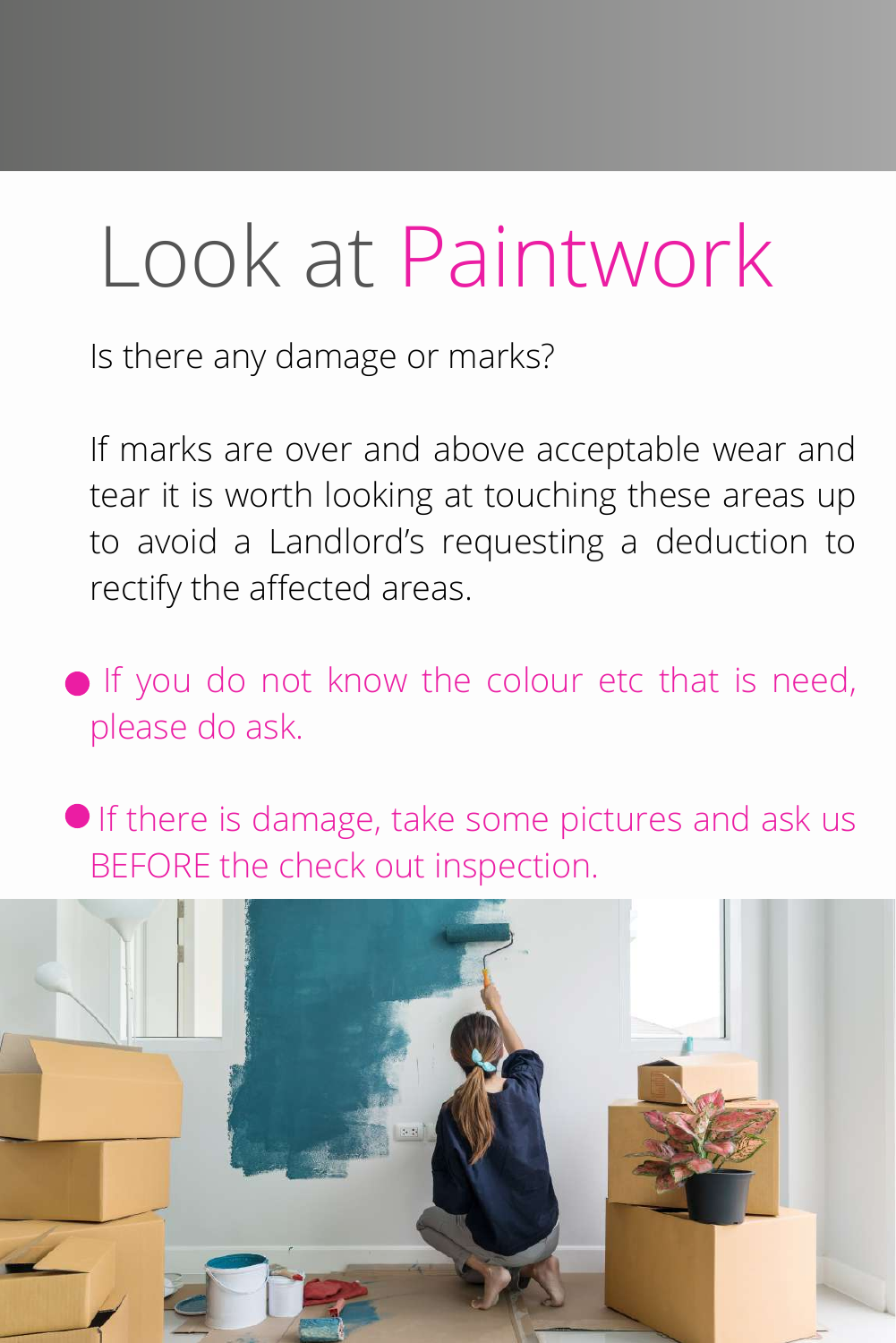Changes to Property

O'Con

If you have made any changes to the property have been made by yourself during your tenancy, please refer to the original inventory. Even if you have had works approved, you may be required to return the property to how it was on the day you moved in - If you are unsure, please ask us.



Please ensure the reasonably accessible **WINDOWS** of the property are cleaned both internally and externally.



Please ensure all recycling **BINS** and waste bins, internally and externally, are emptied before you leave the property.



If there is outside space for the property, please ensure the **GRASS IS CUT** and the patio areas, paths, garden areas, lawns, flower beds, shrubs and bushes and borders are tidy and weed free etc. The outside space should be left as it was at the start of the tenancy.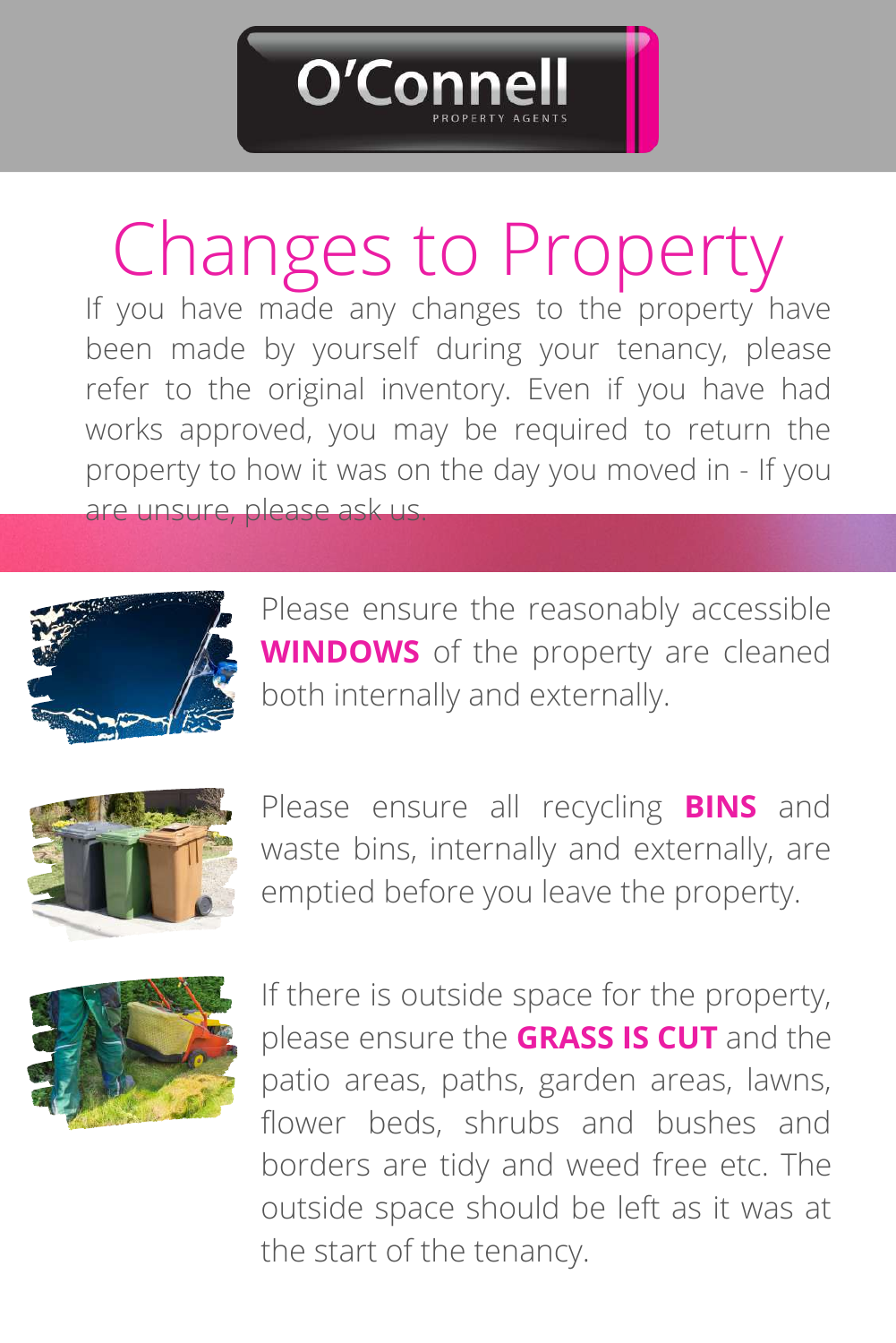## Heating

Please do not turn the boiler off, your responsibilities as a Tenant remain in place until the end of the final day of your tenancy as detailed above.

Please leave the heating on a low setting to avoid pipes freezing in cold weather and ensure there is sufficient gas on the pre-paid stick/card (if you have one) to last with the heating on low until the end of the tenancy.

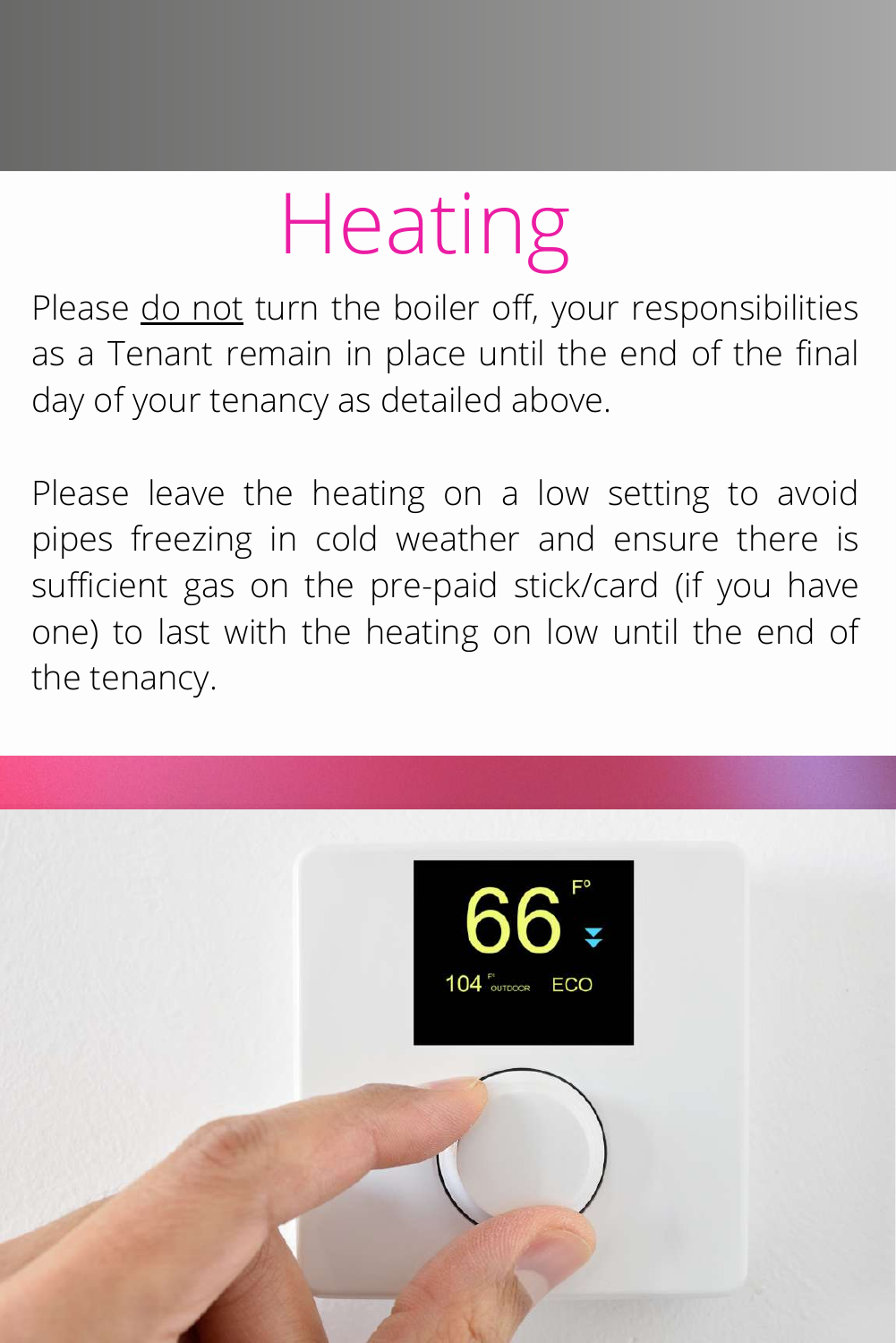



If there are **APPLIANCES** in the property, when you vacate please ensure they have all been cleaned and switched off (*If there is a fridge, freezer or fridge/freezer, they must be switched off but with the door left open*).



All **POST** must be re-directed to your new address as it is not our responsibility to forward any post. Please arrange this for re-direction to be from when you vacate the property.



Please make the **TELEPHONE** supplier aware that you will not be responsible for the property after the last day of your tenancy. You will need to settle all outstanding amounts and close the account.

We will need details of which supplier you have used and the last telephone number used to make it easier for the next tenant to connect a line to the property.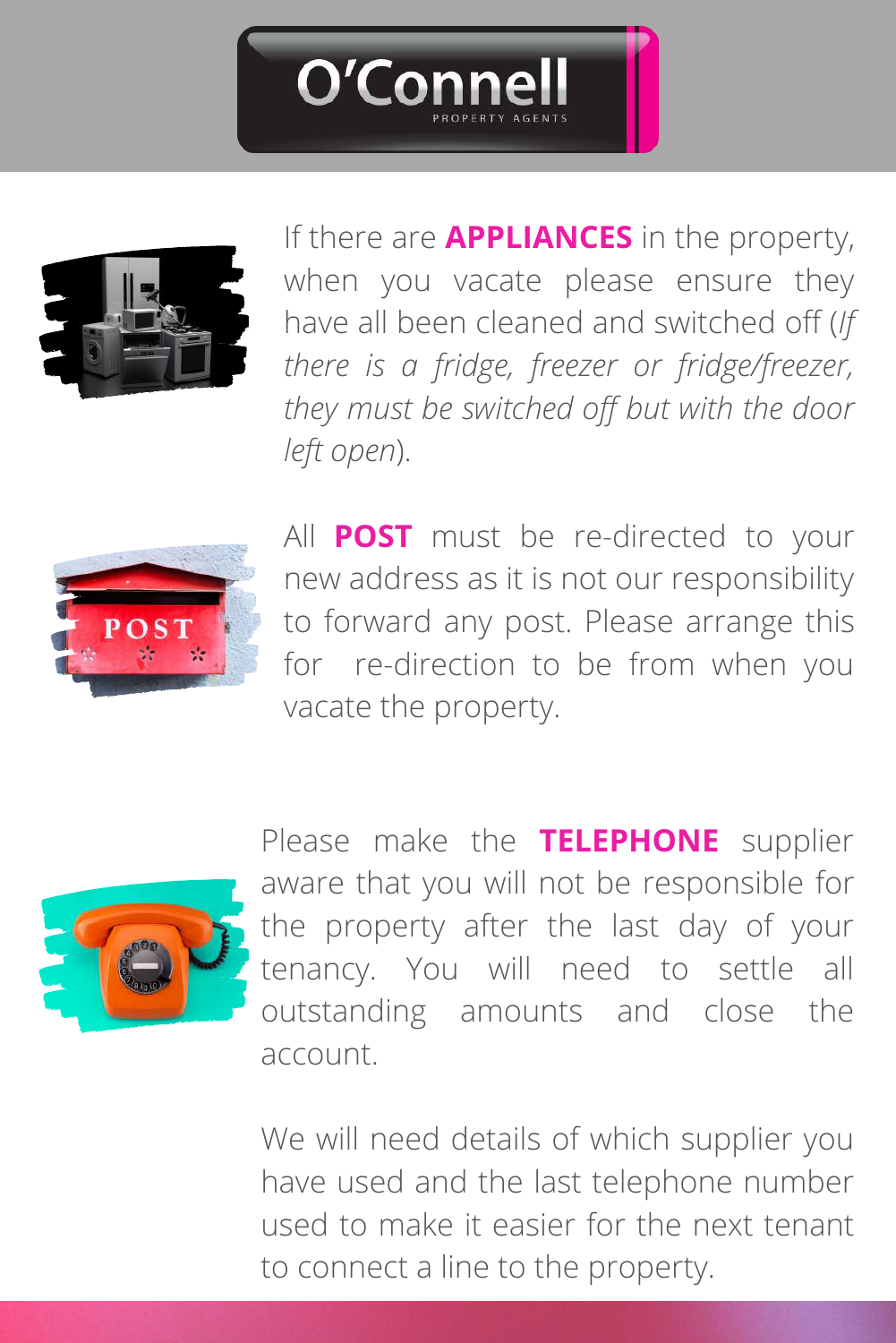## UTILITIES

Please do not turn gas or electric off at the property. Instead, please ensure meter readings for gas, electric and water are taken on the date detailed above (*last day of your tenancy*).

Make suppliers aware that you will not be responsible for the property after the date detailed above (*last day of your tenancy*) as well as settling any outstanding amounts and close the accounts.

If the suppliers ask what name the account should be put under for the time after the last day of your tenancy, please give them the Landlord's name (*can be found on your tenancy agreement, if you are not sure, please ask us*) but do not put any of the utilities in the name of O'Connell Property Agents.

We are not responsible for these bills, you, your Landlord and the next Tenant are. If they need an address, just give the property address as either the new Tenant or a member of O'Connell Property Agents' staff will collect it from the property and get it to the Landlord for payment.

**Please Note: We will need details of which suppliers you** have used for the various utilities.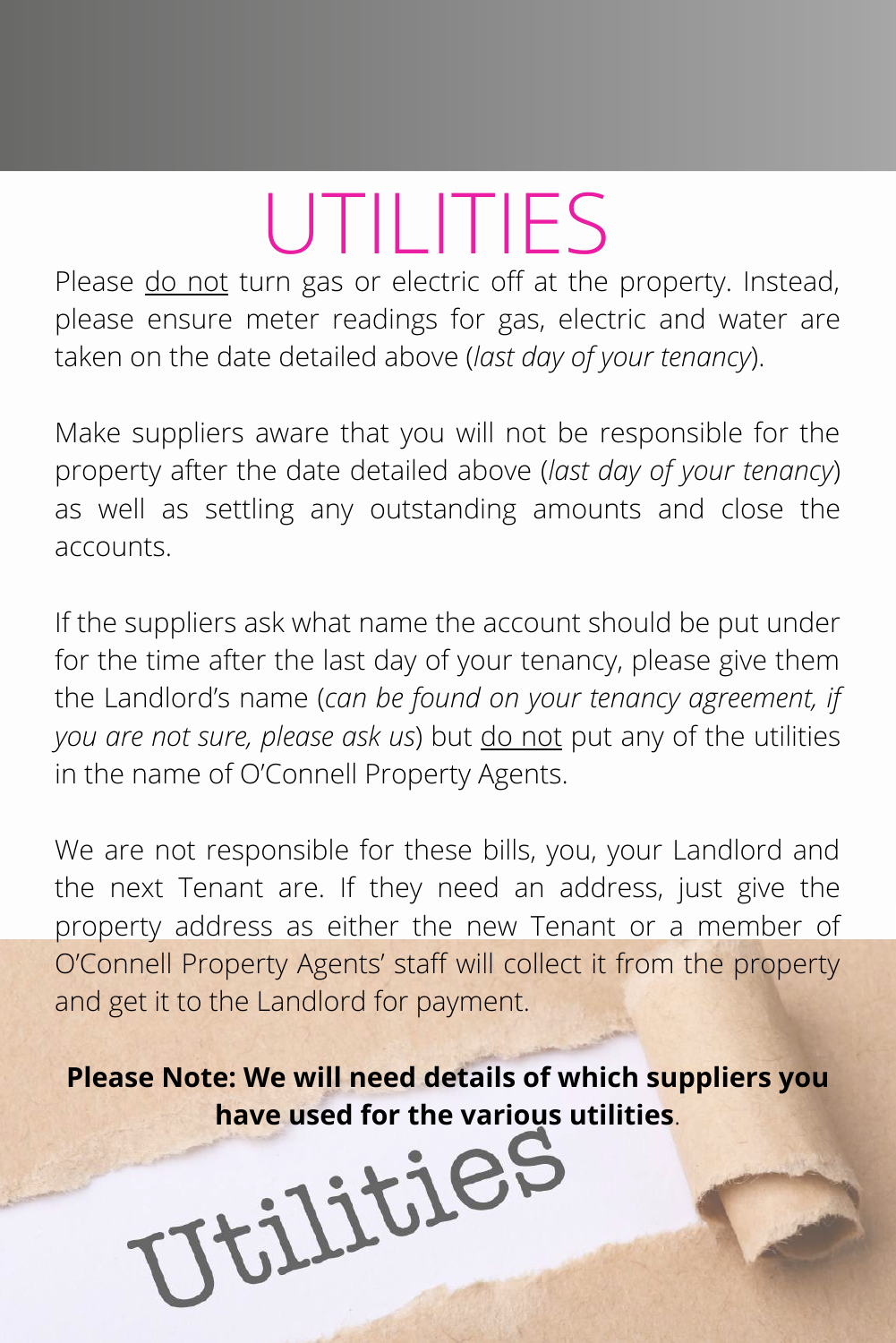

#### COUNCIL TAX

Please make the relevant council aware that you will not be responsible for the property after the date detailed above (*last day of your tenancy*), settle any outstanding amount and close the account.

If the council ask what name the account should be put under after the last day of your tenancy, please give the Landlord's name (*can be found on your tenancy agreement, if you are not sure, please ask us*) but do not put the council tax in the name of O'Connell Property Agents.

We are not responsible for these bills, you, your Landlord and the next Tenant are. If they need an address, just give the property address as either the new Tenant or a member of staff from O'Connell Property Agents will collect it from the property and get it to the Landlord for payment.

COUN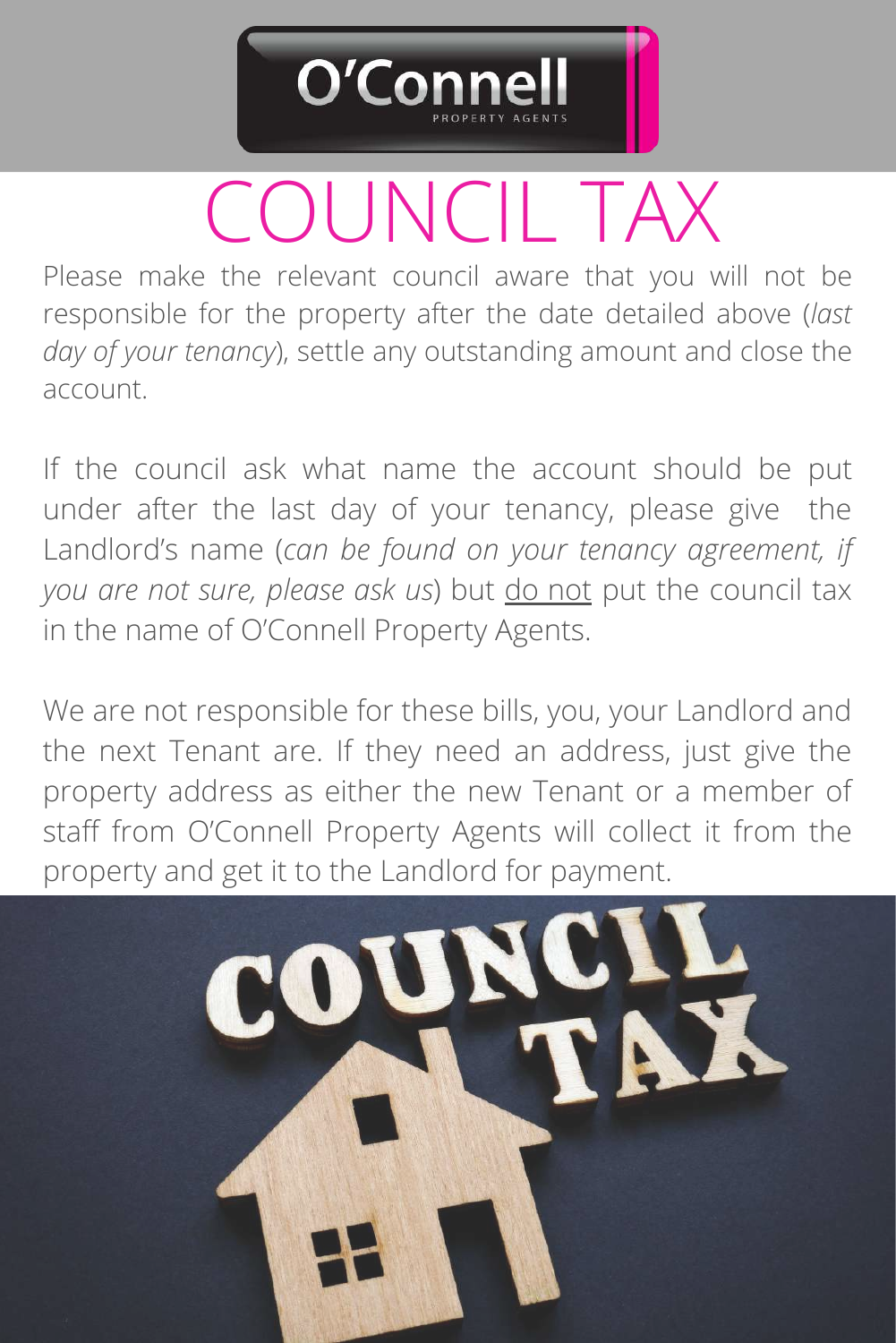#### Pets

Please vacuum carpets and floor coverings. Should there be any animal faeces in the outside space, please ensure this is removed.



We hope this guide helps & makes the move out a lot easier